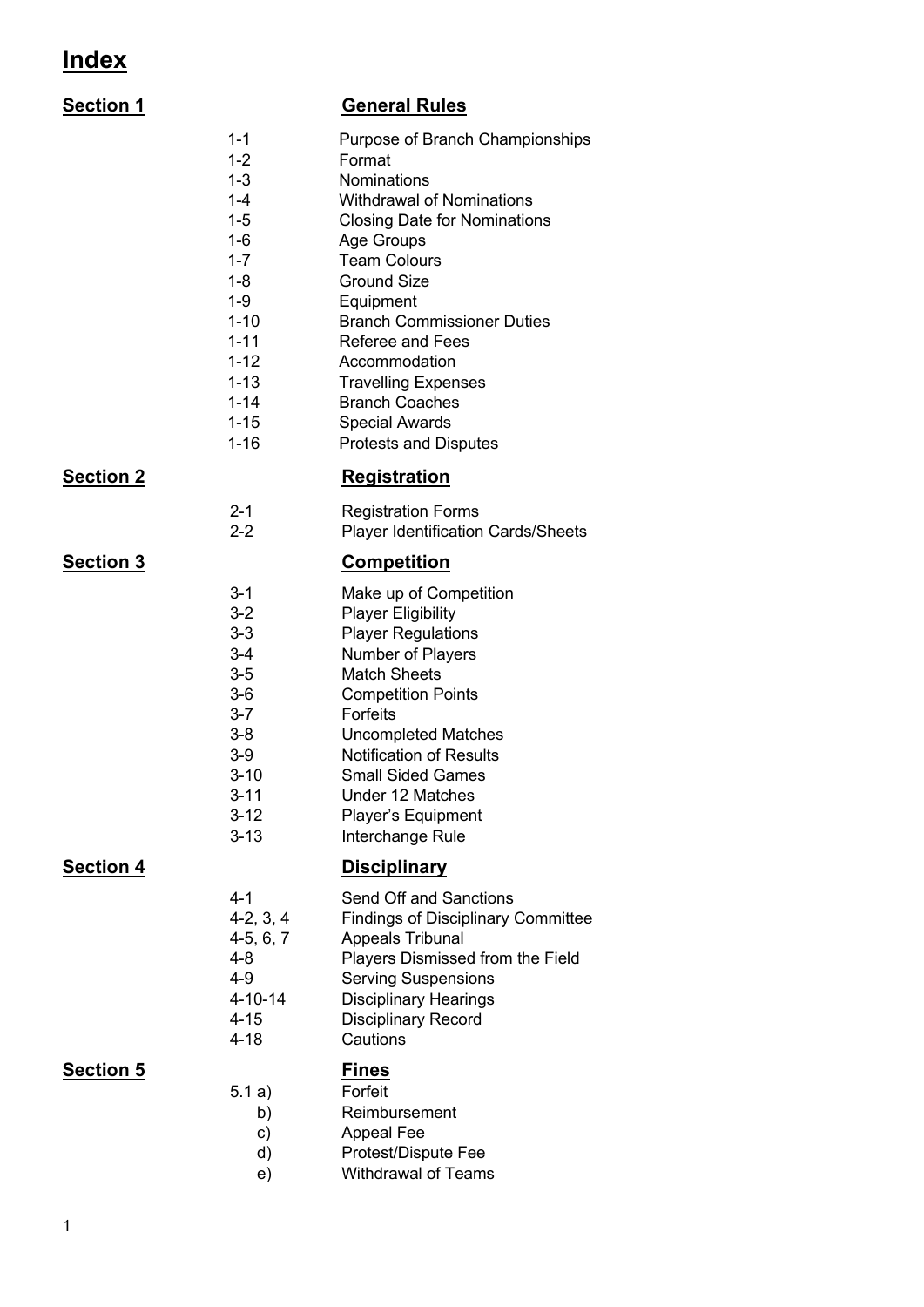## **Section 1 General Rules**

#### **Changing of Rules**

The regulations contained in this document shall be subject to alteration only by the Board of Southern NSW Football Inc, provided that any alteration is made prior to the closing date of nominations.

#### **1.1 Purpose of Branch Championships**

The purpose of these competitions shall be to find the Southern NSW Football Branch Champion in each Age Group.

#### **1-2 Format**

The format of the Championships may vary from year to year. Therefore, the system deemed the most suitable for the upcoming competition shall be determined at the A.G.M

#### **1-3 Nominations**

- a) Each Association should aspire to nominate a team in each age group being conducted in the Branch Championships.
- b) Associations are expected to nominate a team in each group in which they conduct a local competition and may incur a fine where no team is nominated/fielded.
- c) From U/13 and up, teams must be single sex gender specific. That is, girls may only play in a female team and boys only are to play in a male team. In the case that there is no team available in their own age group, dispensation may be given after assessment.
- d) Results will be based on a points system as per Rule 3.6.

#### **1-4. Withdrawal of Nominations**

Associations may withdraw a nomination subject to the following conditions:

- a) Withdrawals are made prior to the date on which nominations close. This date will be set at the Southern NSW Football A.G.M.
- b) Teams withdrawn after the draw is issued, or any deadline declared by the Board, will result in the Association being fined \$200.00 for each team withdrawn.
- c) No withdrawal shall be accepted after seven (7) days prior to the First Branch Championship match.

#### **1-5. Closing Date**

The closing date for entry into the Branch Championships shall be determined by the Board.

#### **1-6. Age Groups**

(a) The Branch Championships may be conducted in any of the following Age Groups:

Under 12, 13, 14, 15, 16 Boys, Under 12, 14, 16 Girls. Development League teams may be considered if approved by the Board. SSG rules will apply as per Rule 3.

(b) The Senior Branch Championships are currently held as a separate competition at a separate date. Primarily, this will include AAM and AAW but other age groups e.g. Over 35s, Under 18s may be considered. (c) Interchange is to be played for all age groups up to Under 16, Over 35, and all Women's matches. The All Age Men's competition will use the SUBSTITUTION rule unless the Interchange rule is given approval.

#### **1-7. Team Colours**

Competing teams shall wear the colours as stated in the Nomination Form for the Association, except where there is a conflict of colours. If this occurs, the designated **Home Team** shall change.

#### **1-8. Ground Size**

a) The field shall be no less than-the minimum International size as set out in the Referees Chart.

b) Change facilities must be available, both male and female.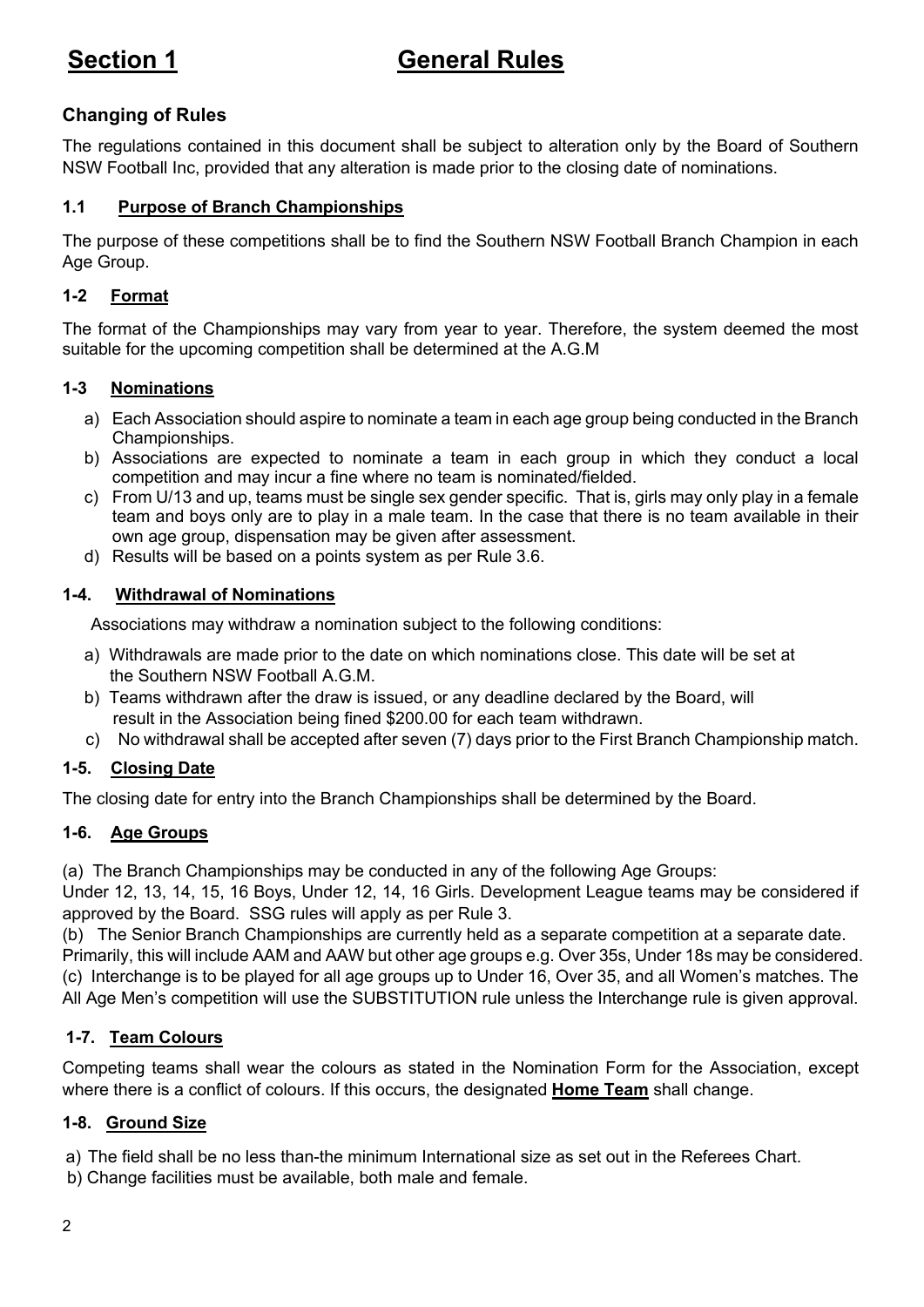#### **1-9. Equipment**

- a) It shall be the responsibility of the host Association to provide and set up nets, corner flags, crowd control ropes, substitute benches and a canteen.
- b) Each team shall supply at least one match ball, the ball is to be of the accepted standard, for inspection by the referee prior to the commencement of the game.
- c) All players are to take the field wearing shin guards for protection and must be of a commercial type. Shin guards are to be worn UNDERNEATH the players stockings.

#### **1-10. Branch Commissioner (Official)**

- a) Where a Branch official is not appointed to officiate at the Branch Championships, the Host Association shall appoint a Match commissioner to perform the duties of running the Branch championships on behalf of Southern NSW Football Inc. and advise the Branch Rep Co-ordinator of the name of such person by 5pm Friday preceding the match.
- b) No person or persons other than those approved by the Branch may act in the capacity of the match commissioner.
- c) The function of the match commissioner shall be to supervise the competition, provide and inspect the Match Sheets to ensure that they are completed correctly prior to the match. At the end of each day's play all scores are to be notified to the Branch Rep Co-ordinator by Phone or email.
- d) Fines will apply to any Association that does not notify the match **results at the end of play each day.**
- e) If necessary, the Match commissioner must arrange a disciplinary committee to hear any appeal and also for any protests that may arise.

#### **1-11. Referees and Fees**

- a) Where Branch Championship games are played on a 'Home and Away' basis, Referee fees will be paid by the Host Association. This may include games that were forfeited.
- b) Where games are played at a neutral venue, or other non-equal situation, Referee fees will be payable by both teams on a 50/50 basis as per the fixtures. The host Association paying the fees on the day.
- c) The host Association will be reimbursed by the Branch who will subsequently invoice the Associations for their proportion of the Referee fees.
- d) In the event of a play-off being ordered to determine the Branch winner, the Branch will pay the referee fees for these games.
- e) The Branch Championship competition is sanctioned as a priority event and games are to take precedence over local Association Games in the appointment of referees.
- f) It will be the responsibility of the Host Association to provide sufficient official Referees & Assistant Referees for all games. In the event of there being insufficient Referees available from the Host Association, Branch will, in writing, request that all Associations liaise with each local Referee Association to co-ordinate appointments with the host Referee Association.
- g) In the case that a referee travels from another Association to officiate, they shall be entitled to claim a travelling allowance from a central point of their association at the current rate of reimbursement per kilometre.
- h) The referee fees for all Branch Championship games will be the same as set by Football NSW for State run competitions.

#### **1-12. Accommodation**

In the event of a visiting team requiring accommodation, it shall be their responsibility to arrange. Branch officials who are required by the Branch to travel will have their expenses met by the Branch.

#### **1-13. Travelling Expenses**

Travelling expenses shall be met by the travelling Association, except for Branch officials who are required by the Branch to travel. Their expenses will be met by the Branch.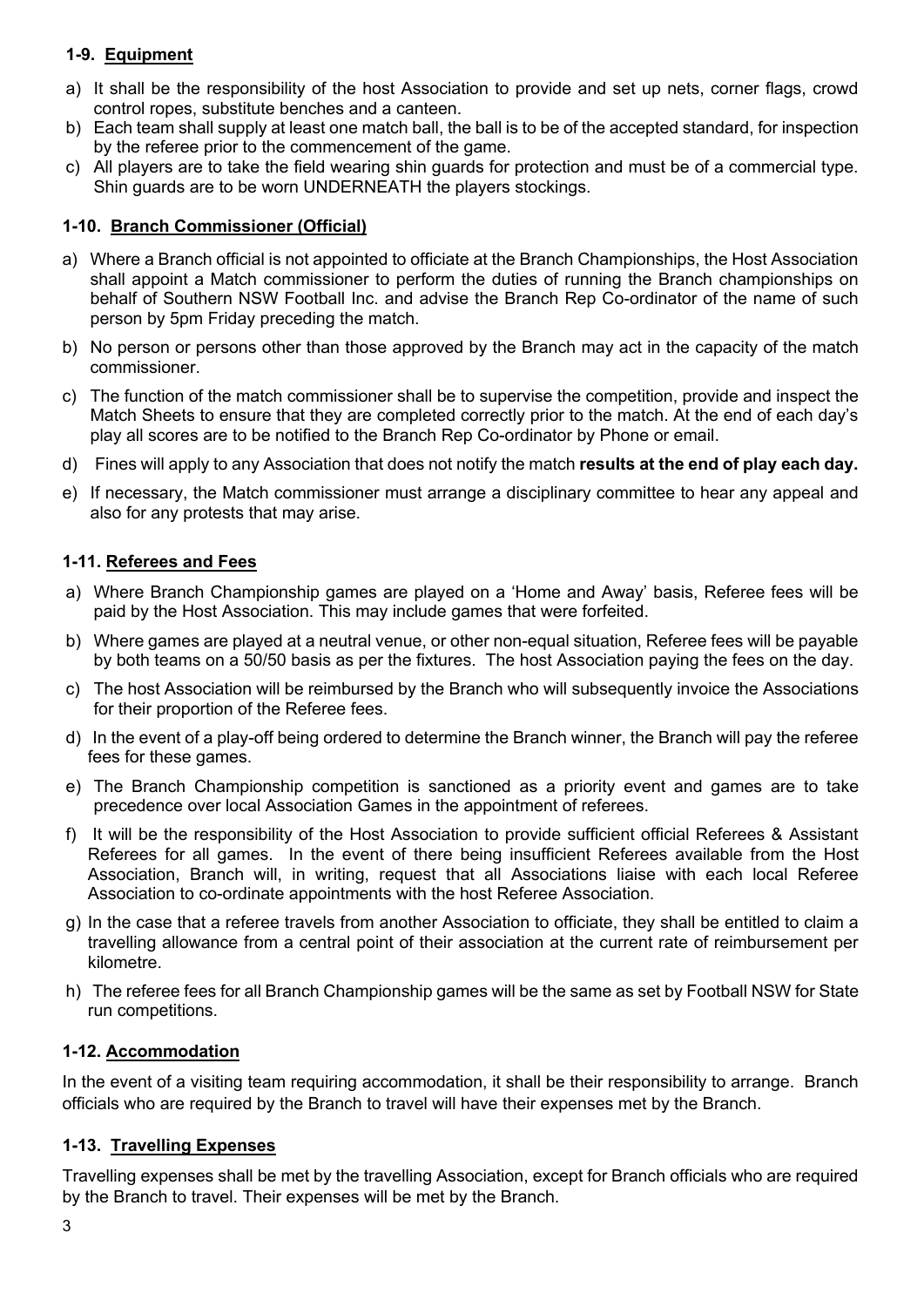#### **1-14**. **Branch Coaches**

Where possible, Southern Branch coaches are to be in attendance at the ground where their age group is playing for the purpose of selecting players that may wish to follow further pathways in their football journey. This may include representing Southern Branch at tournaments they enter.

#### **1-15. Special Awards**

The Board shall from time to time approve awards for specific reasons. Currently, we are running the "RAY TWEEDIE MEDAL".

The Medal will be awarded in each age group for a "Best & Fairest" player based on the most points accrued in the competition. Points will be allotted on a 3,2,1 system by the MATCH REFEREE.

It is the responsibility of the host Association to inform their local Referees body of this award so as they can award the points in each match they adjudicate in.

#### **1-16. Protests and Disputes**

- a) Protests and disputes arising from the Branch Championships shall be submitted in writing to the Branch Secretary and lodged by the Wednesday following the match. They must be signed by both Team Manager and Association Secretary and must be accompanied by a two hundred dollar, (\$200.00) protest fee which is refundable if the appeal is upheld or if seen fit by the Board.
- b) The Board has the discretionary power to appoint an appropriate panel to hear each protest, or dispute and to make decisions in accordance with these regulations.
- c) The decision of the Board shall be final.
- d) All Players and Officials are subject to the provisions of section 4 in its entirety.

## **Section 2** Registration

#### **2-1 Registration Forms**

- a) All Association teams that are entered into the Branch Championships are to register the players, coaches and managers in "PlayFootball" (or similar on-line platforms that are currently in use) as representative players then, allocate those players, coaches and managers to the team in the PlayFootball system. This is to include photo I.D.
- b) Once completed a copy of the team report is to be forwarded to the Branch Rep Coordinator as the registration form NO LATER than seven (7) days prior to their first game, electronically. (The date of the competition will be set at the Branch AGM)
- a) Each Association must provide one copy of the Registration sheet to each of their Coach and Managers for that team to carry to all games which it plays within the Branch. This must include the players photo I.D.
- b) The maximum number of players to be registered with a team in the Branch Championships will be:

| <b>Under Ten and Elevens</b> |   | 13 players |
|------------------------------|---|------------|
| Under Twelve to Sixteens -   |   | 16 players |
| Senior competitions          | - | 18 players |
| (which may include Under 18) |   |            |

#### **2-2. Photo Identification Cards/Sheets**

a) The Branch Convenor may arrange for a Manager's meeting prior to the first games being played. It will be the responsibility of the convenor to inform the associations of such a meeting. At this meeting, the team Manager will present any amendments to their registration sheet which must include the player's FFA number and photo identity which is to be printed from PlayFootball.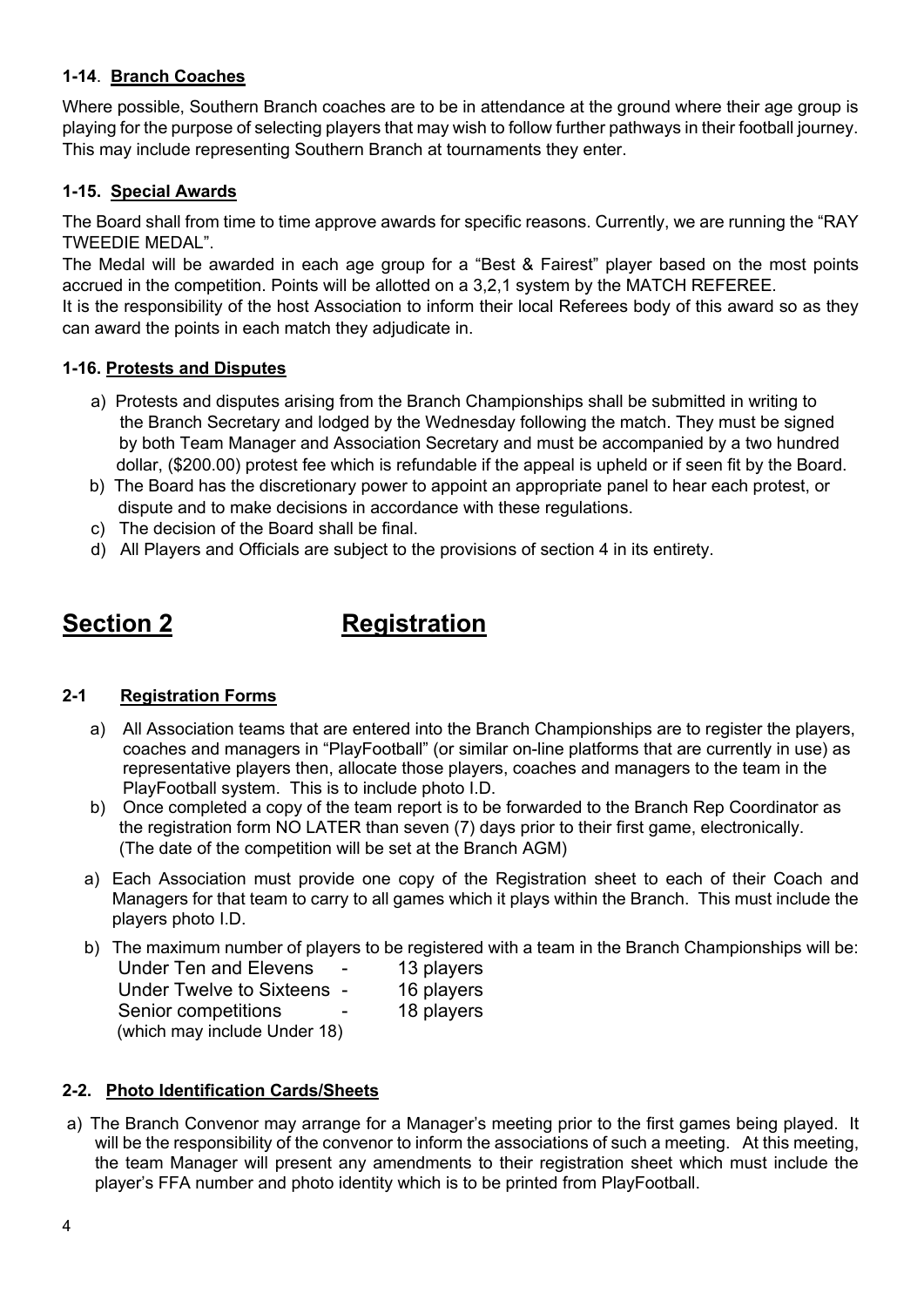- b) All matches shall be played under the PHOTO ID system with current photographs
- c) It is the responsibility of the Player, Coach or Manager to have the Player's I.D. available for each match**. NO PHOTO I.D. - NO PLAY**!
- d) It shall be the responsibility of opposing team Managers to inspect their opposition team Photo I.D.s including substitutes. Where the interchange rule is effective, IDs are to be checked for all players participating in the game prior to the kick-off by both managers.
- e) No protests will be accepted re player eligibility if IDs are not checked.
- f) If a team fails to produce their PHOTO ID prior to the kick-of, the game shall not be confirmed until the Judiciary Committee has heard the matter and handed down a decision.
- g) Should PHOTO ID not be available for an individual player, the player shall not be eligible to take part in the game.

# **Section 3 Competition**

#### **3-1 Make Up of Competition**

The Branch Championship shall consist of a competition between representative teams of Associations affiliated to Southern NSW Football and other teams that the Board may see fit, from time to time, to invite, however invitees will not be eligible to win the Branch Championship trophy, they will be presented with an alternative token for their participation.

#### **3-2. Player Eligibility**

- **a)** Each player shall be a registered player of an affiliated Association.
- **b)** To be eligible to play in an age group, the player must be turning that age in the current calendar year, (under the required age as specified by Football NSW).
- **c)** A player may play for any age group above his / her registered age division, (as per FNSW Rules) provided the player meets all registration requirements.
- **d)** Any dispensation requests outside the eligibility of Rule 3.2(b), will be considered on an individual basis
- **e)** Where a player plays for a team as in (c), the Match Sheet shall be endorsed by the team manager in the following way; If an Under 12 player plays in an Under 13 game, **"Under 12"** has to be written beside the player's name.

#### **3-3. Player Regulations**

- a) All games are to be played in accordance with the Laws of the Game as laid down in the Referee's Chart, except where specifically stated in these regulations.
- b) The duration of the game shall be:

| Under 10 to Under 12  | 25 minutes each way |
|-----------------------|---------------------|
| Under 13 and Under 14 | 30 minutes each way |
| Under 15 & Under 16   | 35 minutes each way |
| Under 17 Women        | 45 minutes each way |
| All Age Women         | 45 minutes each way |
| Under 17 / 18 Men     | 45 minutes each way |
| Under 21              | 45 minutes each way |
| All Age Men           | 45 minutes each way |

A half-time break of 5 minutes is to be allowed in all games.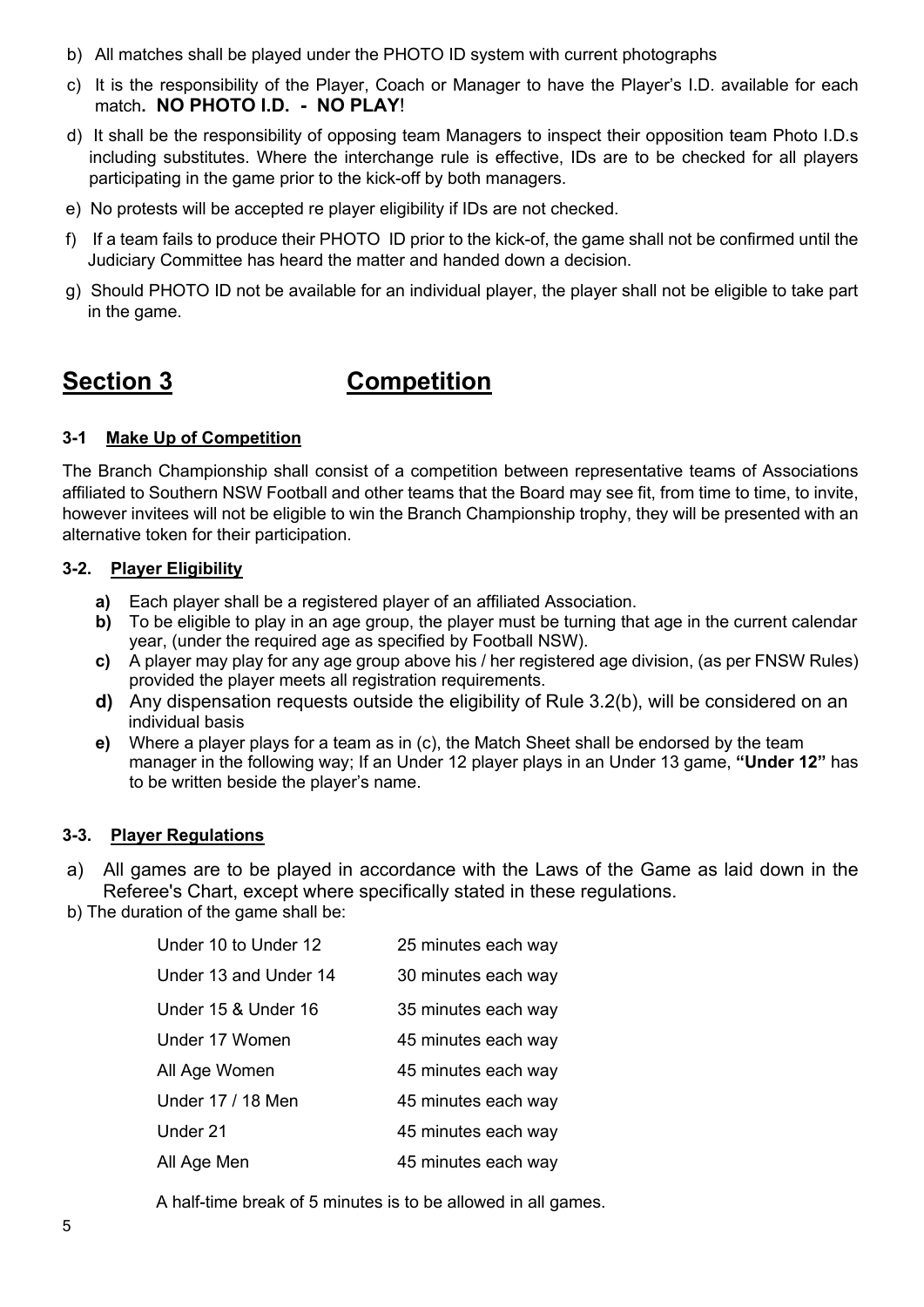- c) No Stoppage time to be played in any games; this includes all stoppage for interchange.
- d) A 10-minute grace only will be allowed from the advised kick-off time before a forfeit can be claimed.
- e) Coaches and Managers are not permitted to coach from the side line and are to remain in the technical area where they can give instructions to players.
- f) Only the players including substitutes, coach, assistant coach, manager and trainer, along with the match officials are allowed within the confines of the roped- off technical area.

#### **3-4. Number of Players**

Under 10 and Under 11 - Maximum of 9 players, minimum of 6 players on the field at any one time including the Goalkeeper, maximum of four substitutes

All other age groups - Maximum of 11 players, minimum of 7 players on the field at any one time including the Goalkeeper, maximum of five substitutes

#### **3-5. Match Sheets**

- a) At least 30 minutes prior to the match, the respective team Managers shall fill in the Match Sheet correctly at the official table. The match sheets are not to be removed from the table. The Managers should not sign the form at this time (see (e) below). The Match Official shall ensure the form is correctly filled in before the game can commence.
- b) Each player's name and F.F.A. Identity number shall be printed on the Match Sheet which is to correspond with the number on his/her playing strip. The player will only be required to sign the Match Sheet if there is a dispute in his/her eligibility**.** NB. The 11 first named players MUST be the first 11 players to take the field. (The 9 first named players MUST be the first 9 players to take the field in the U/10 and U/11 age group).
- c) All match sheets will remain with the official, as a specific MATCH CARD will be used by the Referees. Upon conclusion of the game, Team Managers shall obtain the match card from the referee and return it to the match official as soon as possible so as to record the score.
- d) When the correct score has been ratified, The Match Official shall then have the Match Sheet signed by Team Managers to certify that it is correct. Any protest or disputes arising from the match are to be noted on the back of the Match Sheet at this time.

#### **3-6**. **Points**

Points will be awarded on the basis of:

| • Three (3) Points                 | $\sim$           | for a win      |
|------------------------------------|------------------|----------------|
| • One $(1)$ point                  | $\sim$           | for a draw     |
| • Three (3) Points and three goals | $\sim$ 100 $\mu$ | for a forfeit. |

If two or more teams finish equal on points, the top team will be decided by goal differences. If they are still equal, the team with the most goals for will be the winner. If still equal, the teams shall play-off at a date, time and venue set by the Branch Rep Co-ordinator.

#### **3-7. Forfeits**

- a) In the event of a team forfeiting, the opposing team shall be awarded 3 points and 3 goals. Three against goals shall be recorded against the forfeiting team.
- b) The forfeiting team may be fined **\$200.00** and shall give at least 48 hours' notice to the opposition Secretary and the Branch Rep Co-ordinator.
- c) If (b) is not complied with, the offending Association may be required to reimburse any expenses incurred by the non-offending team, such as referee fees, travelling expenses etc. **up to an amount of \$400**
- d) Any team forfeiting other than in accordance with (b) above shall be fined an additional **\$100.00**.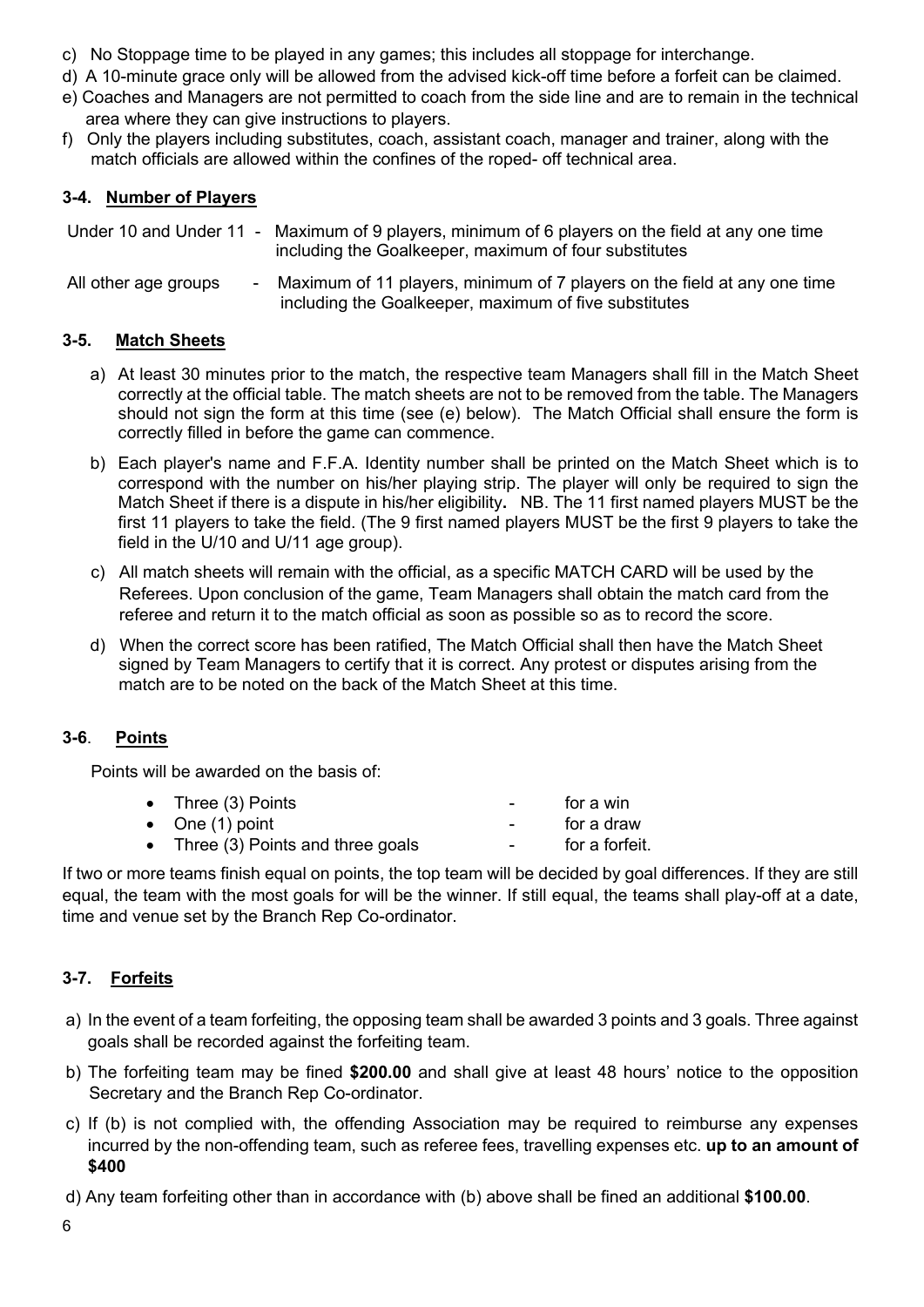#### **3-8. Termination of Matches**

- a) In the event of a game not being completed or cancelled owing to extreme weather conditions, the Branch Rep Co-ordinator shall be notified and the Board may order a replay or any other action as it sees fit.
- b) Any fixture which, cannot be played or completed owing to causes over which neither side has any control the game will be set by the SNSWF Rep Coordinator. The failure of an official referee to officiate at the match shall **NEVER** be regarded as sufficient grounds for the match to be postponed. If the game is not played on the date set by the SNSWF Rep Coordinator the match will be forfeited and fines will be incurred. If a match is not completed, the players who appeared on the Match Sheet at the start of the match are the only players who can play, if the Branch Rep Coordinator deems that the match must be replayed or completed.

#### **3-9. Notification of Results**

- a) It shall be the responsibility of the Host Association Match Commissioner to telephone / email the results to the Branch Rep-co-ordinator **ON THE DAY THE GAMES ARE PLAYED**.
- b) The Host Association is also responsible to ensure the Official Match Sheets are returned to the Branch Co-ordinator within three (3) working days.

## **3-10. Small Sided Game Rules**

- **Under 10 and Under 11 25 Minute Halves Playing Format 1-3-2-3**
- **a)**. There shall be nine players in a team, one of whom will be a goalkeeper. Maximum of 4 substitutes may rotate during the entire game. The Referee or Instructing Referee (Coach or Parent) is allowed to make the substitutions while the ball is in play, but must wait until the substituted player has left the field

#### **b) Goalkeeper**

The goalkeeper is allowed to handle the ball anywhere in the penalty area. To restart play after a save or gathering the ball with their hands, the ball must be rolled underarm or played from the ground with their feet, within 6 seconds. The goalkeeper is **not allowed** to kick or drop-kick the ball directly from their hands. Opponents must be at least 10 metres outside the penalty area and cannot move until the ball is in play. The ball is in play once a second attacking player has played at the ball. The ball must be received inside the defensive third of the field (attacking team.) If ball is rolled or kicked outside the defensive third, play is stopped, and the goalkeeper is to start play again.

**c) An indirect free kick** is awarded if the goalkeeper touches the ball with his hands after it has been deliberately kicked to him by a team-mate.

#### **d**) **Ball crossing the sideline. Throw in.**

Player faces the field of play, has part of each foot on the ground either on or behind the touch line, uses both hands and delivers the ball from behind and over their head. The thrower must not touch the ball again until it has touched another player. Opponents must be at least 5 metres away from the ball until it is in play. The ball is in play once it enters the field of play. A goal cannot be scored directly from a throw in .Ball crossing the goal line after touching the defending team last

#### **e) Ball crossing the goal line after touching the attacking team last Corner kick.**

A player from the attacking team places the ball inside the corner arc nearest to the point where the ball crossed the line. Opponents must be at least 5 metres away from the ball until it is in play. The ball is in play when it is kicked and moves. A goal may be scored directly from a corner kick.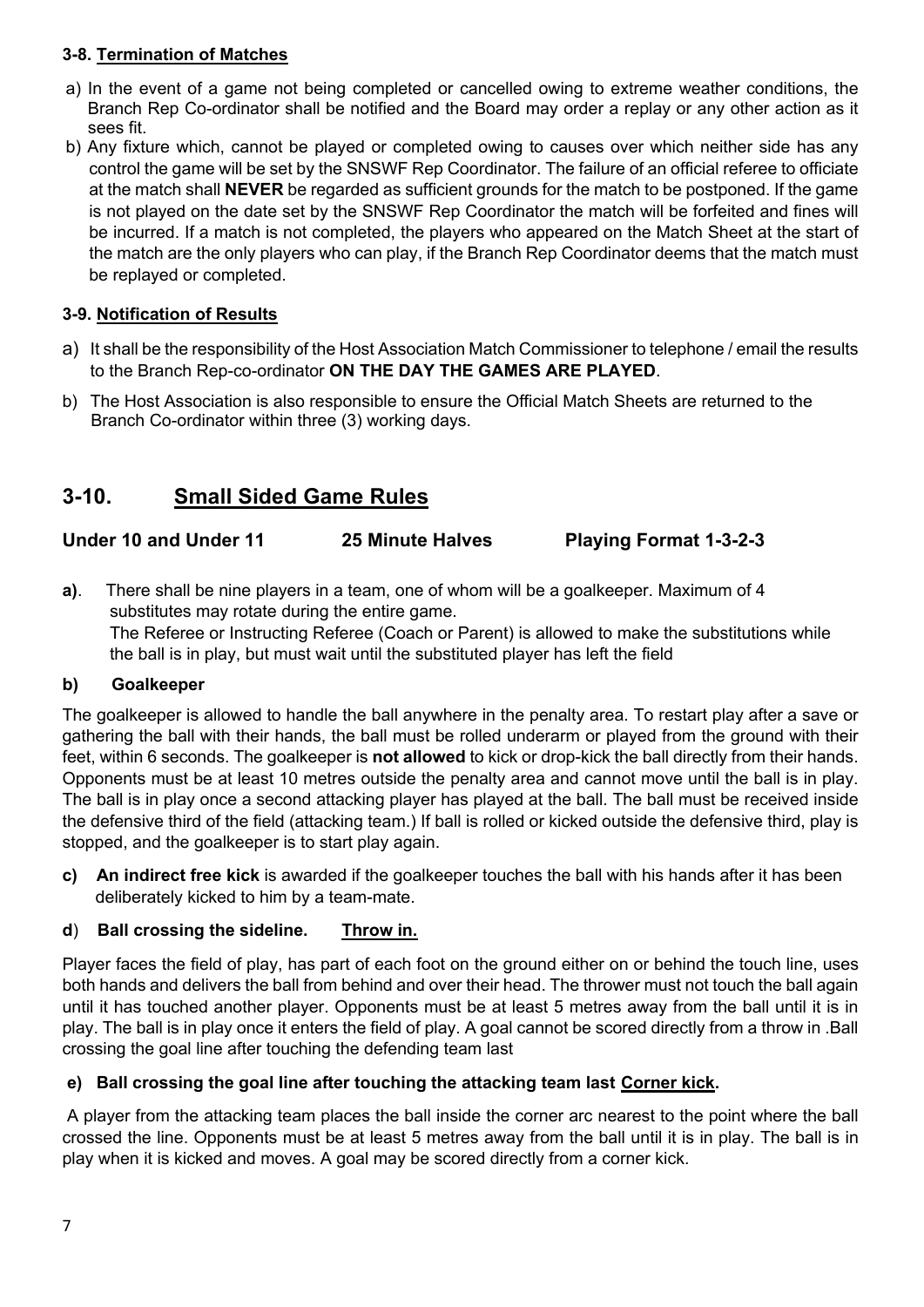### **f) Goal kick from anywhere within the penalty area.**

Opponents remain at least 10 metres outside the penalty area until the ball is in play. Game Leaders should not restart play until they are satisfied all opposition players are at least 10 metres outside the penalty area and they cannot move until the ball is in play. The ball is in play once a second attacking player has played at the ball. The ball must be received inside the defensive third of the field (attacking team.) If ball is rolled or kicked outside the defensive third, play is stopped and the goal kick is to be taken again.

### **g**) **Offside**

All fields are to have cones placed on sidelines at both ends, 15 metres from goal line. **The offside rule applies in this area.**

**h) Indirect free kicks** are awarded for all acts of handball, fouls and misconduct. Opponents must be at least 5m away from the ball when the indirect free kick is taken. (Indirect free kicks: a goal can be scored only if the ball subsequently touches another player before it enters the goal).

**i**) For deliberate or serious acts of handball, fouls or misconduct in the penalty area, a penalty kick is awarded from an 8m penalty mark with only a goalkeeper in position. All other players must be outside the penalty area and be at least 5m behind the penalty mark Fouls and misconduct.

#### **j**) **Fouls and misconduct are**:

• Kicks or attempts to kick an opponent

- Trips or attempts to trip an opponent
- Jumps at an opponent
- charges an opponent
- Strikes or attempts to strike an opponent
- pushes an opponent
- tackles an opponent from behind to gain possession of the ball
- making contact with the opponent before touching the ball
- holds an opponent
- spits at an opponent
- handles the ball deliberately
- plays in a dangerous manner
- impedes the progress of a player

#### **k**) **Field of Play Dimensions**

| Length:               | Sixty (65) to Seventy (70) metres; Width: Forty (45) to Fifty (50) metres |
|-----------------------|---------------------------------------------------------------------------|
| <b>Goal Size:</b>     | One Point Eight (1.8) to Two (2) Metres High,                             |
|                       | Four Point Five (4.5) To Five (5) Metres Wide Maximum.                    |
| <b>Centre Circle:</b> | Five (5) metres.                                                          |
| <b>Penalty Area:</b>  | Five metres (5) deep and Twelve (12) metres wide                          |
|                       |                                                                           |

**l) Substitutions** The interchange format will apply

## **3-11. UNDER 12 Matches**

- (a) Corner kicks for age groups up to and including Under 12 shall be taken 7.5 metres outward from the penalty area.
- (b) The 25-metre rule will be implemented for the U12 Branch Championship competition as follows:
	- (i) Goal kicks will be taken from anywhere within the 5.5 metre area (6-yard box) and defending players will be required to retreat at least twenty-five (25) metres to allow the attacking team to build up play out of the back third.
	- (ii) An attacking player will not be able to encroach inside the 25 metre until a defending player has had his/her first touch of the ball once the whole of the ball has vacated the 18-yard box
	- (iii) If an attacking player encroaches prior to the defending player having his/her first touch then the goal kick will be retaken.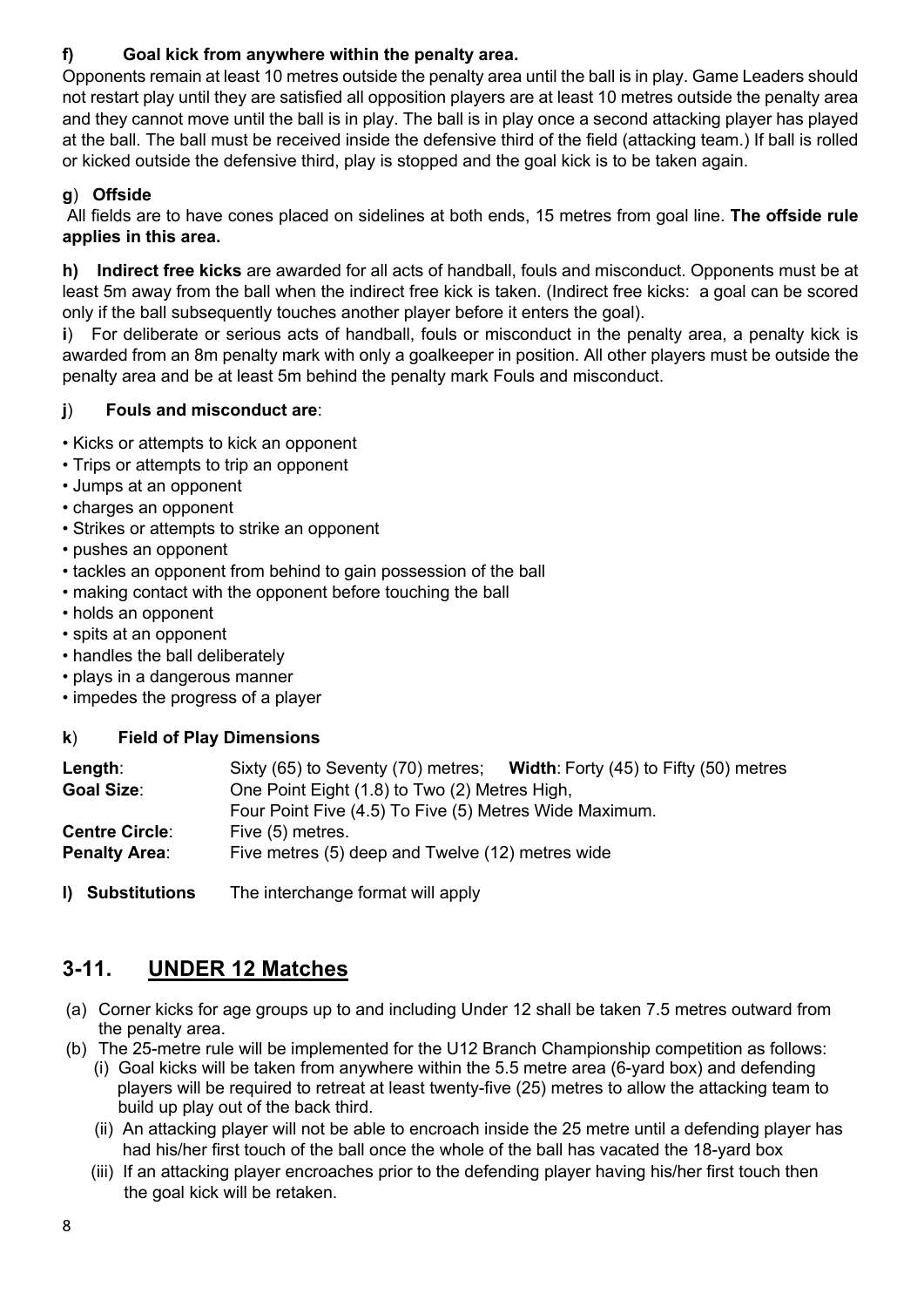- (iv) The 25-metre line must be marked by the Home Club via placement of a cone or pole to the side of both touch lines, 25 metres from the goal line at both ends of the field.
- (v) If in the opinion of the Referee, the 25-metre rule is being utilised to waste time by either the attacking or defending Team, the players guilty of the perceived time wasting will be cautioned.

#### **3-12 Player's Equipment**

- (i) All players must wear football boots and approved type shin pads. Compression sportswear e.g., 'Skins', can be worn as long as they are the same colour as the player's shorts.
- (ii) All players are to be correctly attired (i.e., Full Registered Association Strip, shirts tucked in, socks pulled up)

### **3-13. Interchange Rule**

- (a) The interchange format will be used for age groups up to U/16, all female age groups and over 35 Men. The substitution rule is to be used for U/17 through to All Age Men. From U/17 through to the All Age Men's division, the replacement (substitution) of 5 players at any time during the match, for any reason, may be made. The replacement players must have been listed on the Match Sheet prior to the commencement of the game.
- (b) In all other age groups, the interchange rules as laid down by Football NSW and Southern NSW Football shall apply.
- (c) Interchange of players is unlimited. Interchanging of players is permissible at any time during the game. The interchange procedure shall be as follows:
	- (i) The Interchange zone will be an area one (1) metre either side of the halfway line.
	- (ii) An interchange is one, which is made when the ball is out of play and for which the following conditions shall be observed.
	- (iii) The player leaving the field shall do so from the sideline crossing over at the sector called the Interchange Zone.
	- (iv) The player entering the field shall also do so from the interchange zone but not until the player leaving the field has passed completely over the sideline.
	- (v) A player nominated for interchange shall be subject to the authority and jurisdiction of the referee whether called upon to play or not.
	- (vi) The interchange is completed when the player who was off the field enters the field. From this moment they become a player and the player whom they replaced ceases to be a player.
	- (vii) The number of interchanges made during a match is unlimited. A player who has been replaced may return to the field for another player.
	- (viii) If during an interchange an interchange player enters the field before the replaced player has completely left it, the referee shall ensure the replaced player leaves the field, caution the interchange player, and then restart the game.
	- (ix) If during an interchange an interchange player enters the field or a replaced player leaves it from a place other than the interchange zone, the referee shall caution the offending player.
	- (x) The interchanging of players will cease at the completion of normal and extra time.
	- (xi) If at this time penalty kicks are required to obtain a result then the eleven (11) players on the field at the end of extra time are the only players permitted to participate in the penalty kicks. No interchange at this time is permissible.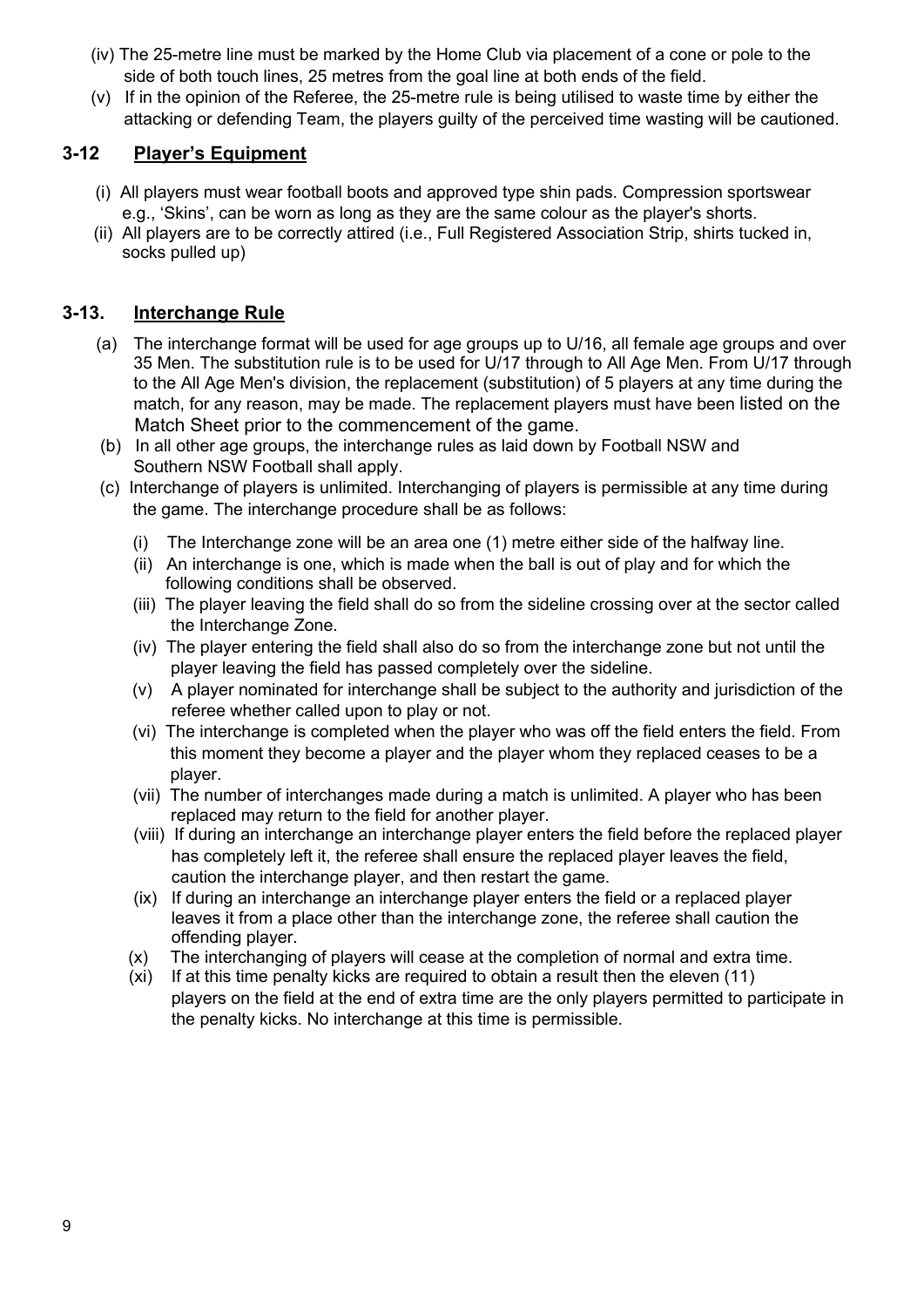### **Section 4 Disciplinary**

**4-1** Any player sent form the field of play during a Branch Championship match, shall be subject to the following mandatory suspensions unless he/she appeals to the Match Commissioner on the day or to the Southern NSW Football Rep Co-ordinator within 48 hours of the match**.**

 A meeting of the Judiciary Committee may then be called. All appeals against any suspension are to be accompanied by a fee of one hundred dollars (\$100). This fee will be forfeited if the appeal is unsuccessful.

 The mandatory suspensions tabled below shall also apply to any appeal from players within the Southern NSW Football boundaries with the exception that an appeal fee of two hundred (\$200) dollars is to accompany the appeal. This fee will be forfeited if the appeal is unsuccessful.

The Judiciary Committee shall impose Sanctions as per the Table of Offences by a Player listed below.

|                | <b>Offence</b>                                                                                                                                | <b>Incident</b>                                                             | <b>Suspension</b>                  | <b>Minimum</b>                                | <b>Maximum</b> |
|----------------|-----------------------------------------------------------------------------------------------------------------------------------------------|-----------------------------------------------------------------------------|------------------------------------|-----------------------------------------------|----------------|
| R1             | Serious Foul Play (typically, but not<br>limited to, serious foul play when the<br>ball is in play)                                           | Serious<br>foul<br>play tackle or<br>challenge                              | First<br>Second<br>&<br>subsequent | <b>MMS</b><br>$MMS + 1$<br>Fixture            | 24 Months      |
|                | Attempting to gain possession of the<br>ball using excessive force                                                                            |                                                                             | First<br>Second<br>&<br>subsequent | $MMS + 1$<br>Fixture<br>$MMS + 2$<br>Fixtures | 24 Months      |
|                | Conduct that endangers the safety of<br>an opponent in a contest for the ball or<br>has the potential to cause injury                         |                                                                             | First<br>Second<br>&<br>subsequent | $MMS + 2$<br>$MMS + 3$<br><b>Fixtures</b>     | 24 Months      |
|                | Conduct causing minor injury                                                                                                                  |                                                                             | First<br>Second<br>&<br>subsequent | $MMS + 4$<br>$MMS + 5$<br><b>Fixtures</b>     | 24 Months      |
|                | Conduct causing serious injury                                                                                                                |                                                                             | First<br>Second&Subsequent         | $MMS + 6$<br>$MMS + 10$                       | 24 Months      |
| R <sub>2</sub> | Violent Conduct (Typically, but not<br>limited to) serious foul play when the<br>ball is not in play, and / or premediated<br>violent conduct | Excessive<br>Force                                                          | First<br>Second<br>&<br>subsequent | $MMS + 1$<br>$MMS + 2$<br><b>Fixtures</b>     | 24 Months      |
|                | <b>Violent Conduct</b>                                                                                                                        |                                                                             | First<br>Second<br>&<br>subsequent | $MMS + 3$<br>$MMS + 5$<br><b>Fixtures</b>     | 24 Months      |
|                | Serious and/all premediated violent<br>conduct                                                                                                |                                                                             | First<br>Second<br>&<br>subsequent | $MMS + 6$<br>$MMS + 8$<br>Fixtures            | 24 Months      |
|                | Serious Violent Conduct that has<br>caused bodily harm or responsibility<br>for a violent melee                                               |                                                                             | First<br>Second<br>&<br>subsequent | $MMS + 12$<br>$MMS + 20$                      | 24 Months      |
| R <sub>3</sub> | Spitting at an Opponent or any other<br>person                                                                                                | Spitting at or<br>towards<br>an<br>opponent<br>or<br>other<br>any<br>person | First<br>Second<br>&<br>subsequent | $MMS + 4$<br>$MMS + 8$<br><b>Fixtures</b>     | 24 Months      |

#### **Table of Offences by Players**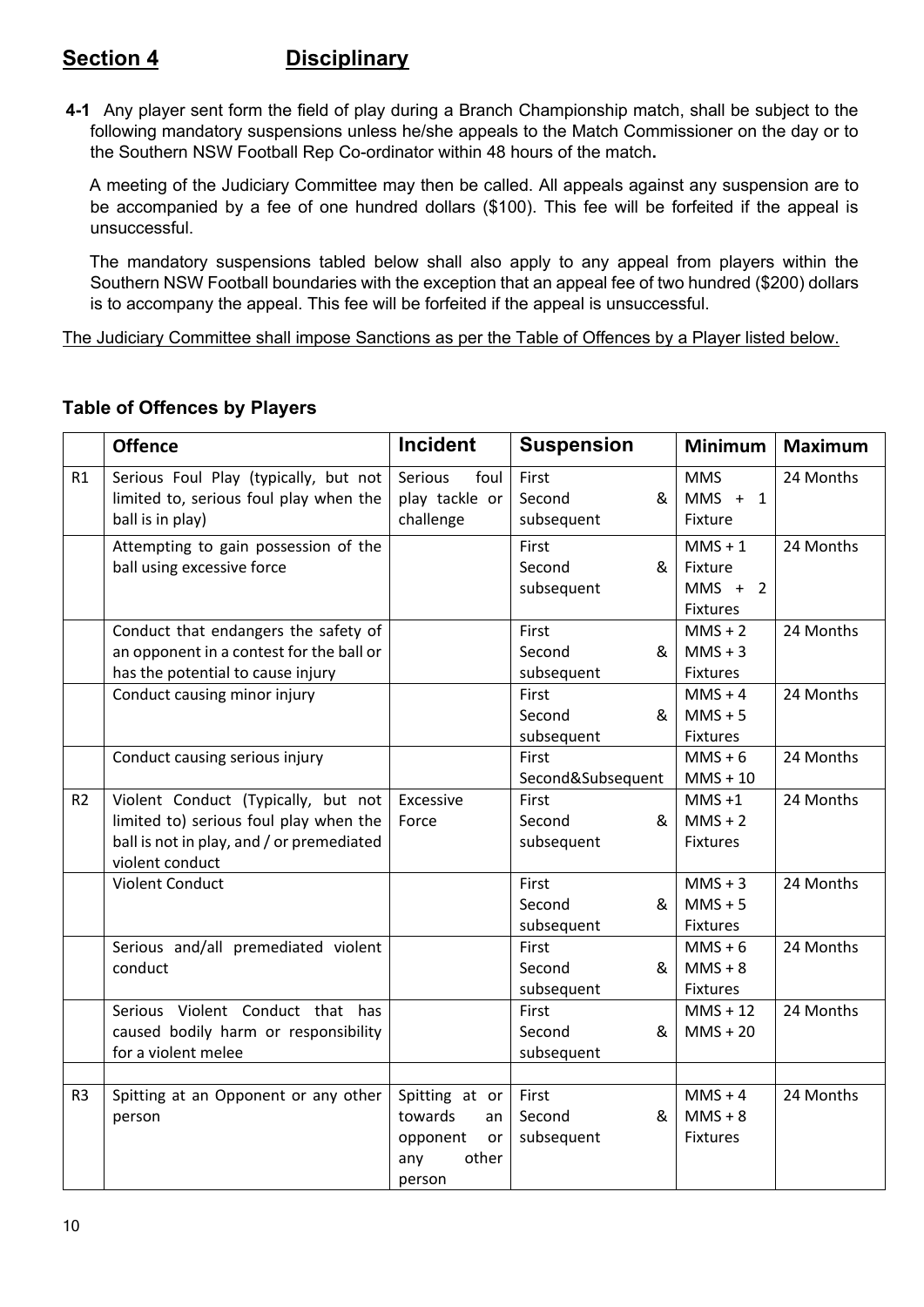|                | Spitting on an opponent or another        |                    | First    |            |                | $MMS + 8$       | 24 Months |
|----------------|-------------------------------------------|--------------------|----------|------------|----------------|-----------------|-----------|
|                | person                                    |                    | Second   |            | &              | $MMS + 16$      |           |
|                |                                           |                    |          | subsequent |                | <b>Fixtures</b> |           |
| R4             | Denying the opposing team a goal or an    |                    | First    |            |                | <b>MMS</b>      | 24 Months |
|                | obvious goal-scoring opportunity by       |                    | Second   |            | &              | <b>MMS</b>      |           |
|                | deliberately handling the ball (except a  |                    |          | subsequent |                | Fixture         |           |
|                | goalkeeper within their penalty area)     |                    |          |            |                |                 |           |
| R <sub>5</sub> | Denying an obvious goal-scoring           |                    | First    |            |                | <b>MMS</b>      | 24 Months |
|                | opportunity to an opponent moving         |                    | Second   |            | &              | <b>MMS</b>      |           |
|                | towards the opponent's goal by an         |                    |          | subsequent |                | <b>Fixture</b>  |           |
|                | offence punishable by a free kick         |                    |          |            |                |                 |           |
| R <sub>6</sub> | Offensive,<br>Insulting,<br>abusive<br>or | Using              | Language | First      |                | <b>MMS</b>      | 24 Months |
|                | intimidating language and / or gestures   | and/or gestures in |          | Second     | &              | $MMS + 1$       |           |
|                |                                           | frustration        |          | subsequent |                | Fixture         |           |
|                | Using offensive language and or           |                    |          | First      |                | $MMS + 1$       | 24 Months |
|                | gestures directed to another person       |                    |          | Second     | &              | $MMS + 3$       |           |
|                |                                           |                    |          | subsequent |                | Fixture         |           |
|                | Incitement to violence, or repeated use   |                    |          | First      |                | $MMS + 4$       | 24 Months |
|                | of offensive language to another          |                    |          | Second     | &              | $MMS + 8$       |           |
|                | person                                    |                    |          | subsequent |                | Fixture         |           |
|                | Use of discriminatory, homophobic,        |                    |          | First      |                | $MMS + 6$       | 24 Months |
|                | racist, religious, ethnic r<br>sexist     |                    |          | Second     | &              | $MMS + 14$      |           |
|                | language and/or gestures                  |                    |          | subsequent |                | Fixture         |           |
|                |                                           |                    |          |            |                |                 |           |
|                | Threat of physical violence at or         |                    |          | First      |                | $MMS + 8$       |           |
|                | towards another person or their family    |                    |          | Second     | &              |                 |           |
|                | or property                               |                    |          | subsequent |                | $MMS + 16$      | 24 Months |
|                |                                           |                    |          |            |                | Fixture         |           |
| R7             | 2 <sup>nd</sup> Yellow card in a match    |                    |          | First      |                | <b>MMS</b>      | 24 Months |
|                |                                           |                    |          | Second     | 8 <sub>1</sub> | <b>MMS</b>      |           |
|                |                                           |                    |          | subsequent |                | Fixture         |           |
|                |                                           |                    |          |            |                |                 |           |

## **Offences by Participants against Match Officials**

| <b>Offence</b>                               | <b>Incident</b>     | <b>Minimum</b>     | <b>Maximum</b> |
|----------------------------------------------|---------------------|--------------------|----------------|
| Fail to or abide with a                      | First               | <b>MMS</b>         |                |
| Direction of a match official                | Second & subsequent | $MMS + 1$ Fixtures | 24 Months      |
| Disputing a decision of a Match Official or  | First               | <b>MMS</b>         |                |
| dissent                                      | Second & subsequent | MMS +1 Fixtures    | 24 Months      |
| (R6 for Players)                             |                     |                    |                |
| Using Language or Gestures in                | <b>First</b>        | <b>MMS</b>         |                |
| <b>Frustration</b>                           | Second & subsequent | MMS +1 Fixtures    | 24 Months      |
| (R6 For Players)                             |                     |                    |                |
| Use Offensive, insulting or abusive language | <b>First</b>        | $MMS + 2$ Fixtures |                |
| and/or gestures (isolated incident)          | Second & subsequent | MMS +4 Fixtures    | 24 Months      |
| (R6 for Players)                             |                     |                    |                |
| Use Offensive, insulting or abusive language | First               | $MMS + 4$ Fixtures |                |
| and/or gestures (Repeated and<br>excessive   | Second & subsequent | MMS+6 Fixtures     | 24 Months      |
| conduct                                      |                     |                    |                |
| (R6 for Players                              |                     |                    |                |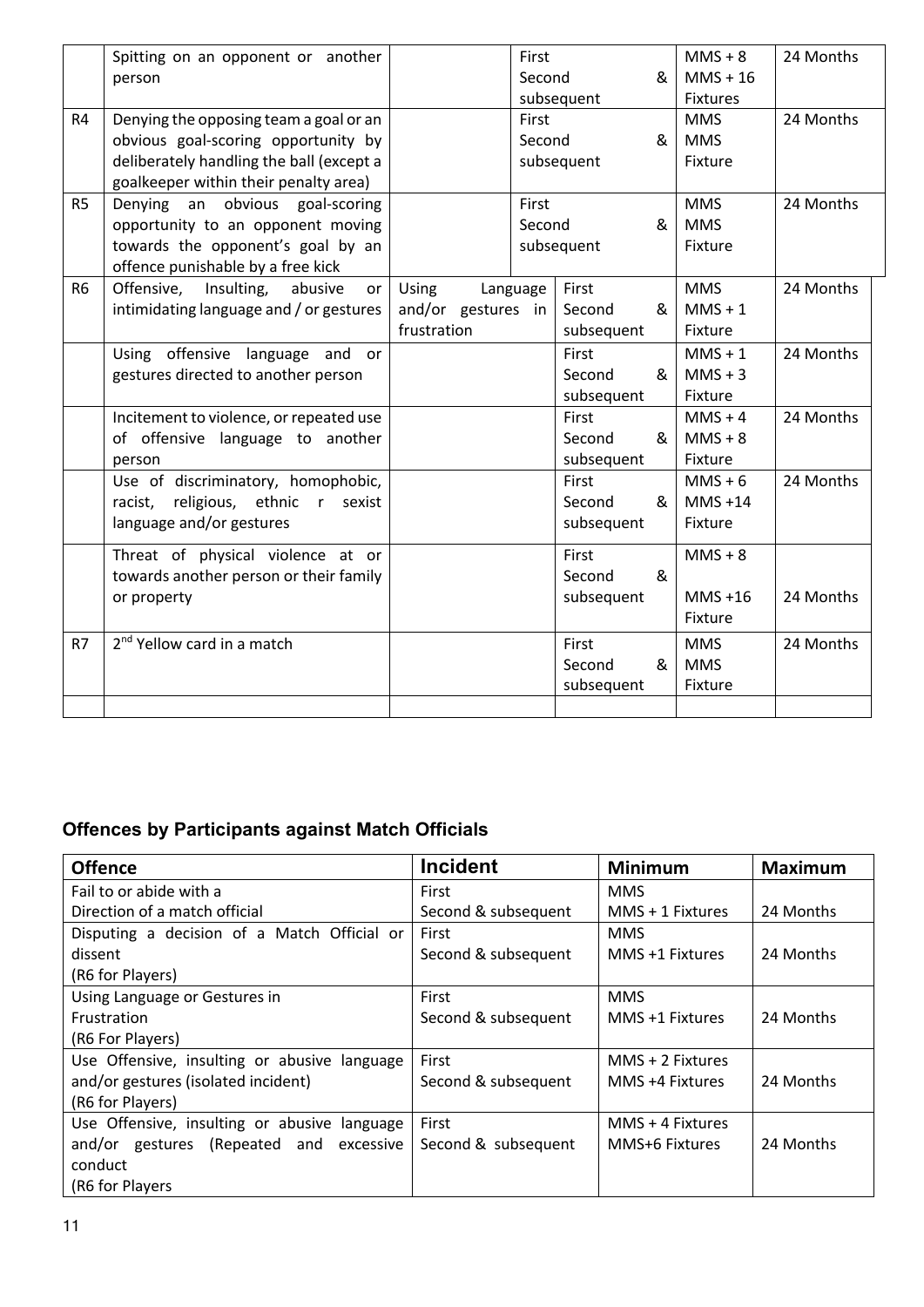| <b>Indecent Gestures</b>                          | First               | MMS +6 Fixtures   |           |
|---------------------------------------------------|---------------------|-------------------|-----------|
| (R6 for Players)                                  | Second & subsequent | MMS + 10 Fixtures | 24 Months |
| Provocation or incitement of Hatred or violence   | First               | MMS + 8 Fixtures  |           |
| (R6 for Players)                                  | Second & subsequent | MMS + 12 Fixtures | 24 Months |
| Use of discriminatory, Homophobic, racist,        | First               | MMS + 10 Fixtures | 24 Months |
| ethnic or sexist language and/or gestures (R6 for | Second & subsequent | MMS + 12 Fixtures |           |
| Players)                                          |                     |                   |           |
| Threatening or intimidating language or conduct   | First               | MMS + 11 Fixtures | 24 Months |
| towards a Match Official                          | Second & subsequent | MMS + 15 Fixtures |           |
| (R6 for Players)                                  |                     |                   |           |
| Threat of physical violence towards a Match       | First               | $MMS + 12$ Months | 24 Months |
| Official or his/her family or property (R6 for    | Second & subsequent | <b>Two Years</b>  |           |
| Players)                                          |                     |                   |           |
| Inappropriate contact with a Match                | First               | MMS + 1 Fixtures  | 24 Months |
| Official (R2 for Players)                         | Second & subsequent | MMS + 2 Fixtures  |           |
| Pushing a Match Official                          | First               | 12 Months         | Life      |
| (R2 for Players)                                  | Second & subsequent | <b>Two Years</b>  |           |
| Tripping a Match Official                         | First               | 12 Months         | Life      |
| (R2 for Players)                                  | Second & subsequent | <b>Two Years</b>  |           |
| Striking a Match Official with a Ball or other    | First               | <b>Two Years</b>  | Life      |
| Object (R2 for Players)                           | Second & subsequent | <b>Four Years</b> |           |
| Punching, Kicking, Elbowing or striking a Match   | First               | <b>Two Years</b>  | Life      |
| Official (R2 for Players                          | Second & subsequent | <b>Four Years</b> |           |
|                                                   |                     |                   |           |
| Spitting at or towards a Match Official           | First               | 12 Months         | Life      |
| (R3 for Players)                                  | Second & subsequent | <b>Two Years</b>  |           |
| Spitting on a Match Official                      | First               | <b>Two Years</b>  | Life      |
| (R3 for Players)                                  | Second & subsequent | <b>Four Years</b> |           |

#### **4-2.** Findings of the Disciplinary Committee.

The Committee has the power to;

- a). Consider the reports of the Referee, Linesman, or Others
- b). Decide if the offence is proved
- c). Determine and set whatever punishment or sanctions that it considers appropriate in accordance with the Table of Offences by Players.

#### **4-3**. Punishment.

If the Disciplinary Committee considers that the offence is proved, it must select the punishment from the Table of Offences. The Disciplinary Committee is empowered to set punishments outside these guidelines where they consider extenuating circumstances require either higher or lesser Suspensions not calculated in matches

A Suspension greater than the applicable Minimum Suspension may be imposed only in exceptional Circumstances that must be detailed in the determination of the charge

**4-4.** The Disciplinary Committee has the right to consider:

- a). The severity of the offence
- b). The player's past record
- c). Extenuating circumstances

Where the offence is of a relatively minor nature and the player has a previous record of good conduct, the Disciplinary Committee may choose to set a suspended sentence in accordance with the guidelines.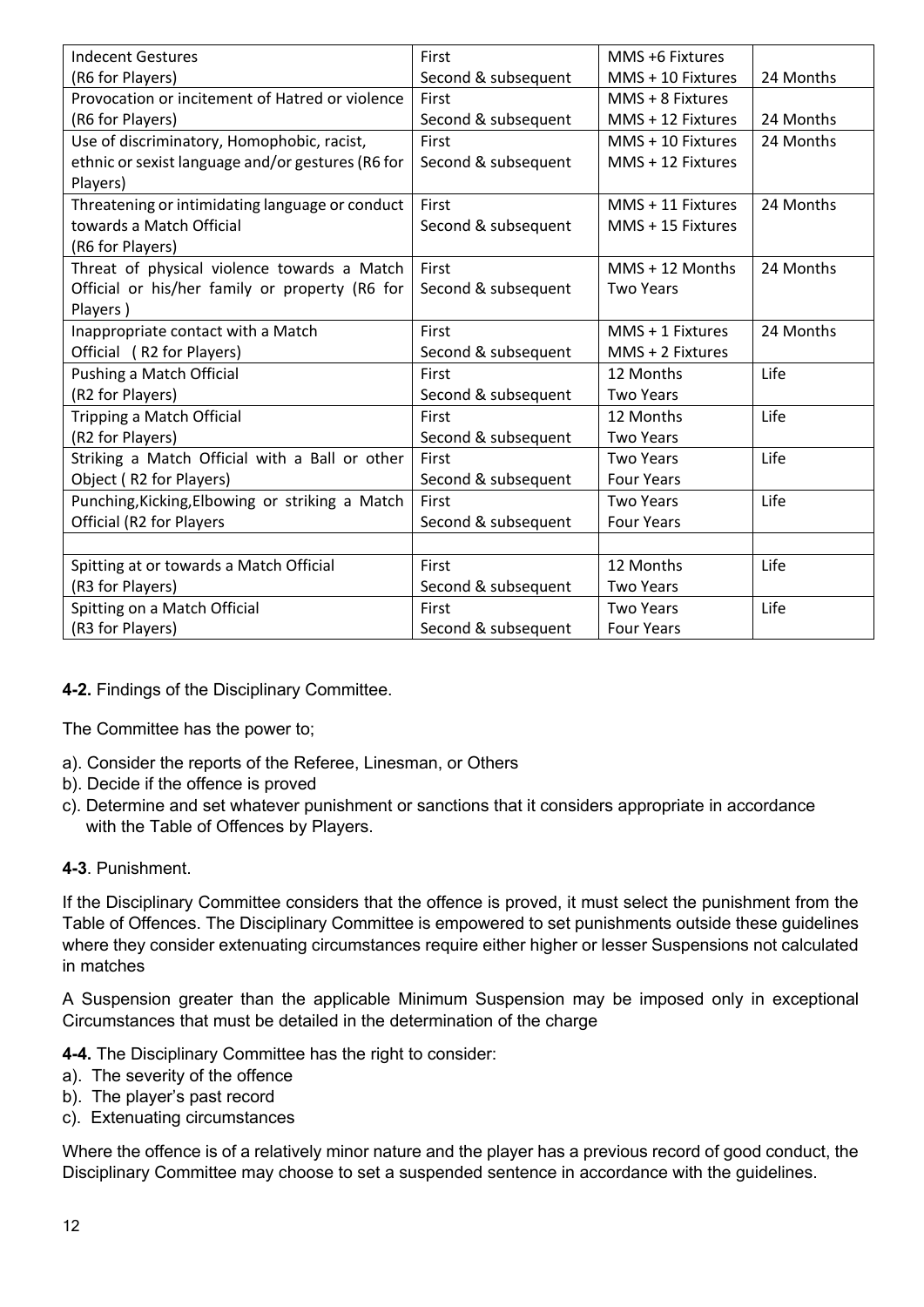**4-5** Southern NSW Football Inc. will set an Appeals Tribunal to hear any appeal of any sanction from the Disciplinary Committee if an appeal is received. A statement is to be presented to Southern NSW Football Inc. outlining what grounds you are appealing. The appeal fee must be paid (\$200) at the time the appeal statement is summited. The appeal must be summited within two (2) working days of the notice of suspension being received.

**4-6** Any dispute or complaint concerning:

- a). The conduct of a player or club, or ordinary member
- b). An alleged breach of the Association Rules and By Laws
- c). A failure to observe lawful decisions and directions of the committee of the Southern NSW Football, Inc.
- d). A breach of the Regulations and By Laws of the Football N.S.W. may be referred to the Disciplinary Committee for a decision.

**4-7.** Any offence not covered by these guidelines will have the penalty determined by Disciplinary Committee but shall be at any case at least one (1) match (MMS)4-**.** Should a player strike or attempt to intimidate a Referee or official, such players will be automatically suspended and shall appear before the Judiciary Committee at a time and date of which due notice will be given to the player's club.

**4-8.** Players dismissed from the field of play shall change into normal street clothes as quickly as possible and leave the ground, it shall be the responsibility of the Association Official (of its players) to see this is carried out. Failure to do so could see the Association fined.

**4-9.** Suspensions must be served in the next appropriate competition games in which the player was due to play in (i.e. the next Rep or Local Club games). The players local Association will be notified of the player's suspension.

**4-10.** At the Judiciary hearing the player will be entitled to have one representative of his club in attendance, with any witness to the events which caused the send-off. In the case of a junior player, he/she will be entitled to have a parent accompany him/her as well.

**4-11** Any player not attending or not represented at the Judiciary hearing when requested to do so will automatically be suspended until he appears.

**4-12.** Any matches missed by a player awaiting determination by the Judiciary shall be taken into account when the matter is determined by the Disciplinary Committee. A bye is not a competition match.

**4-13.** Any player not appearing before the Disciplinary Committee when directed shall be suspended until he / she appears.

**4-14.** Only the referee/lineman's report shall be taken as evidence that a player has been sent from the field. This official report must be forwarded to the Southern NSW Football Rep Co-ordinator within 3 days (see also (g) below)

**4-15.** A disciplinary Record shall be kept by the Branch Secretary and shall include minutes of any disciplinary meeting held.

**4-16.** All caution and send-offs shall be recorded by the referee on the back of the Match Sheet prior to the form being returned to the Match Official at the end of the Game.

**4-17.** Any player sent from the field shall not appear in any match (rep or local) until he/she has either served his/her sentence or has had an appeal upheld.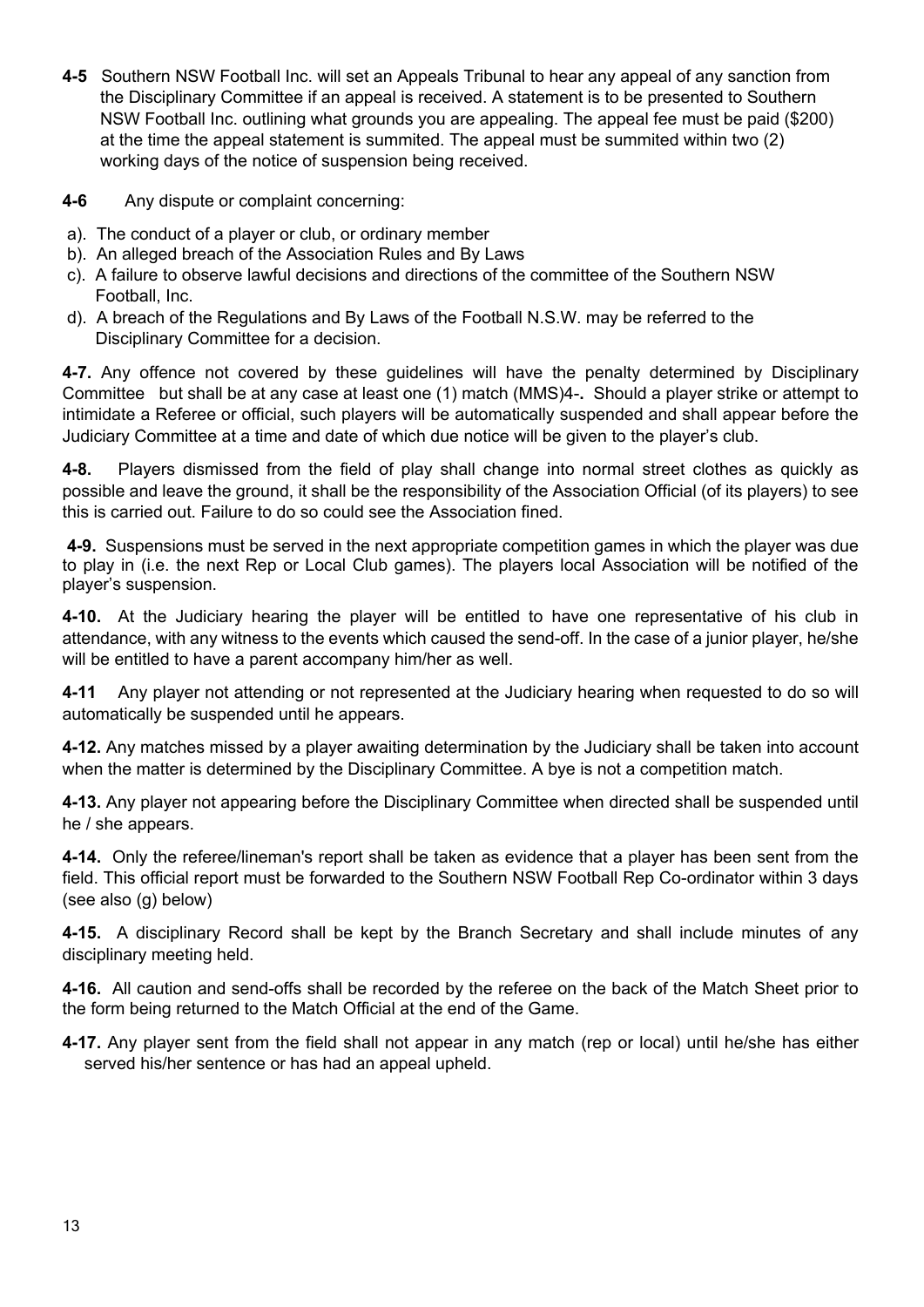## **4-18 Cautions. (YELLOW CARDS)**

**Code Description Y1** The player is guilty of unsporting conduct **Y2** The player shows dissent by action or word **Y3** The player persistently infringes the Laws of the Game **Y4** The player delays the restart of play **Y5** The player fails to respect the required distance when play is restarted with a corner kick, free kick or throw in **Y6** The player re-enters the field of play without the Referee's permission **Y7** The player deliberately leaves the field of play without the Referee's permission

Issued by Referees to players for minor infringements of the Laws of the Game as follows:

**a).** Any player who receives three (3) official cautions during the competition, shall serve a one (1) match suspension. There shall be no appeal against the one (1) match suspension after receiving three (3) official cautions.

**b).** All players will start the new season free of any official cautions; however, any suspensions will carry over.

**c).** There shall be no appeal against a single yellow card ( caution ) unless a case of mistaken identity can be proved.

**d).** If a player receives two (2) Yellow Cards in a match, resulting in a R7 Red Card offence, then the two (2) Yellow Cards are to be expunged from the players record and neither Yellow Card will be considered when accumulating Yellow Cards.

## **Section 5 Fines**

| a. Forfeit                                            | \$100.00 |
|-------------------------------------------------------|----------|
| <b>b.</b> Reimbursement for Fees (Forfeit)            | \$400.00 |
| <b>c.</b> Appeal from a Disciplinary Decision or      |          |
| Mistaken Identity                                     | \$200.00 |
| <b>d.</b> Protest / Dispute from Branch Championships | \$200.00 |
| e. Withdrawal of Teams after Draw is made             | \$200.00 |
|                                                       |          |

#### **END OF DOCUMENT**